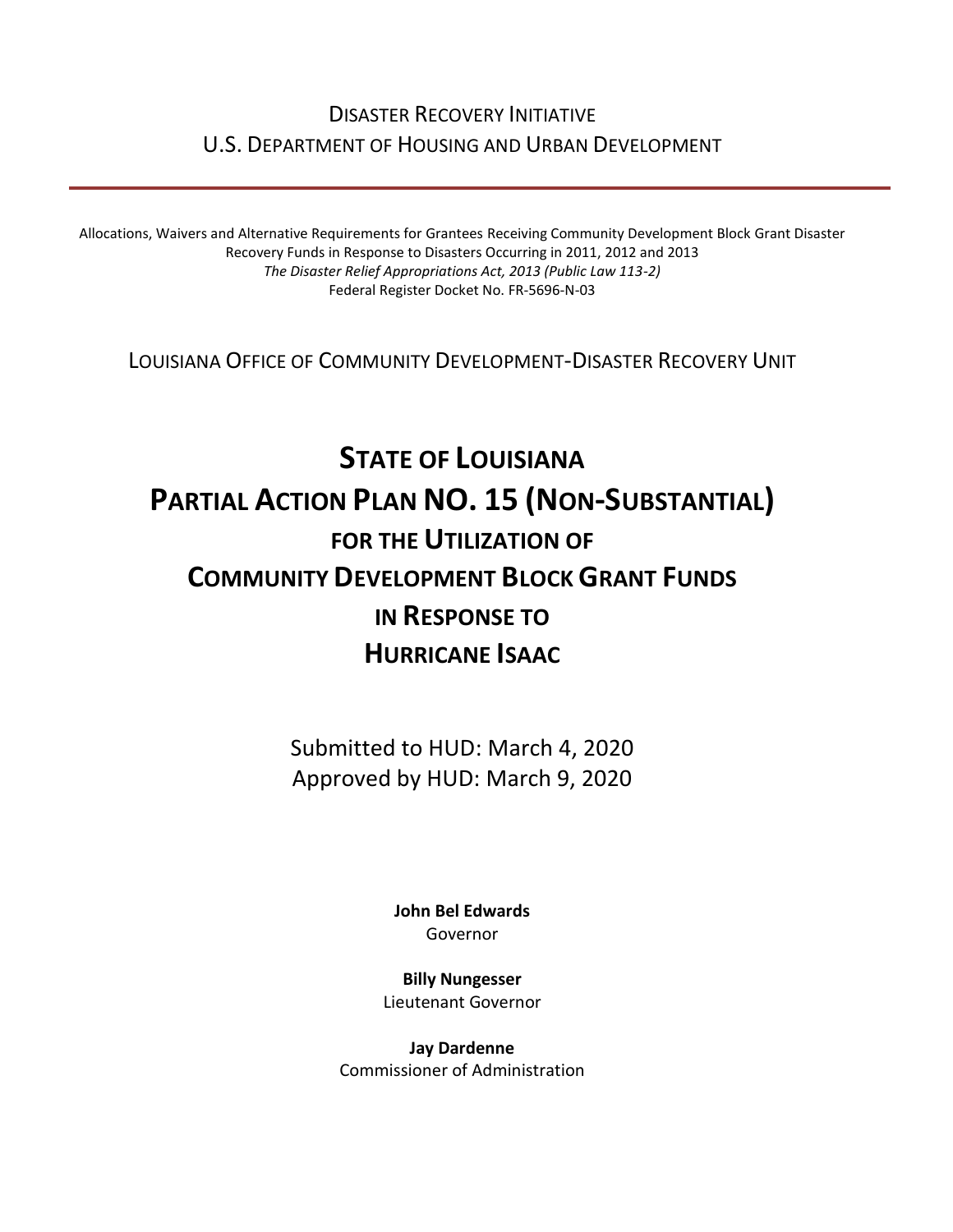#### **I. Overview**

This Partial Action Plan No. 15:

- 1. Amends allocations for St. John the Baptist Parish's Garyville Redevelopment Project;
- 2. Amends allocations for the State-Run Soft-Second Mortgage Program; and
- 3. Amends allocations for State Administration and Planning.

This Partial Action Plan is considered non-substantial as it does not change the purpose, scope, location or beneficiaries of an activity; re-allocate more than \$1 million; or add or delete any allowable activities described in the approved plan.

| Parish/Program                                     | <b>Previous</b><br><b>Allocation</b> | <b>Adjusted</b><br><b>Amount</b> | <b>Proposed</b><br><b>Allocation</b> |
|----------------------------------------------------|--------------------------------------|----------------------------------|--------------------------------------|
| St. John the Baptist Parish                        | \$32,832,384.31                      | (598, 285.34)                    | \$32,734,098.97                      |
| <b>Plaquemines Parish</b>                          | \$18,903,745.00                      | \$0                              | \$18,903,745.00                      |
| <b>FEMA Cost-Share</b>                             | \$5,886,000.00                       | \$0                              | \$5,886,000.00                       |
| <b>State Administration and Planning</b>           | \$2,449,962.50                       | (\$100,000.00)                   | \$2,349,962.50                       |
| Parish Recovery Priority Projects                  | \$1,729,862.93                       | \$0                              | \$1,729,862.93                       |
| Hazard Mitigation Cost-Share for LMI<br>Households | \$1,300,348.38                       | \$0                              | \$1,300,348.38                       |
| Homeowner Rehabilitation Program                   | \$326,896.59                         | \$0                              | \$326,896.59                         |
| Soft-Second Mortgage Program                       | \$949,884.29                         | \$198,285.34                     | \$1,148,169.63                       |
| Total:                                             | \$64,379,084.00                      | \$0                              | \$64,379,084.00                      |

#### **II. St. John the Baptist Parish Program Allocations**

| <b>St. John the Baptist Parish Programs</b> | <b>Previous</b><br><b>Allocation</b> | <b>Adjusted</b><br><b>Amount</b> | <b>Proposed</b><br><b>Allocation</b> |
|---------------------------------------------|--------------------------------------|----------------------------------|--------------------------------------|
| Homeowner Rehabilitation Program            | \$16,396,128.31                      | \$0                              | \$16,396,128.31                      |
| Garyville Redevelopment Project             | \$5,380,000.00                       | (598, 285.34)                    | \$5,281,714.66                       |
| St. John the Baptist Parish School Board    | \$5,000,000.00                       | \$0                              | \$5,000,000.00                       |
| <b>Housing Elevation Program</b>            | \$2,542,272.29                       | \$0                              | \$2,542,272.29                       |
| Small Rental Rehabilitation Program         | \$1,137,553.76                       | \$0                              | \$1,137,553.76                       |
| Small Business Grant and Loan Program       | \$1,504,819.16                       | \$0                              | \$1,504,819.16                       |
| Homebuyer Assistance Program                | \$550,864.90                         | \$0                              | \$550,864.90                         |
| Demolition and Clearance Program            | \$157,375.89                         | \$0                              | \$157,375.89                         |
| Admin.                                      | \$163,370.00                         | \$0                              | \$163,370.00                         |
| Total:                                      | \$32,832,384.31                      | (598, 285.34)                    | \$32,734,098.97                      |

#### 1. Garyville Redevelopment Project

The Garyville Redevelopment Project budget is reduced to \$5,281,714.66 because the project is now complete.